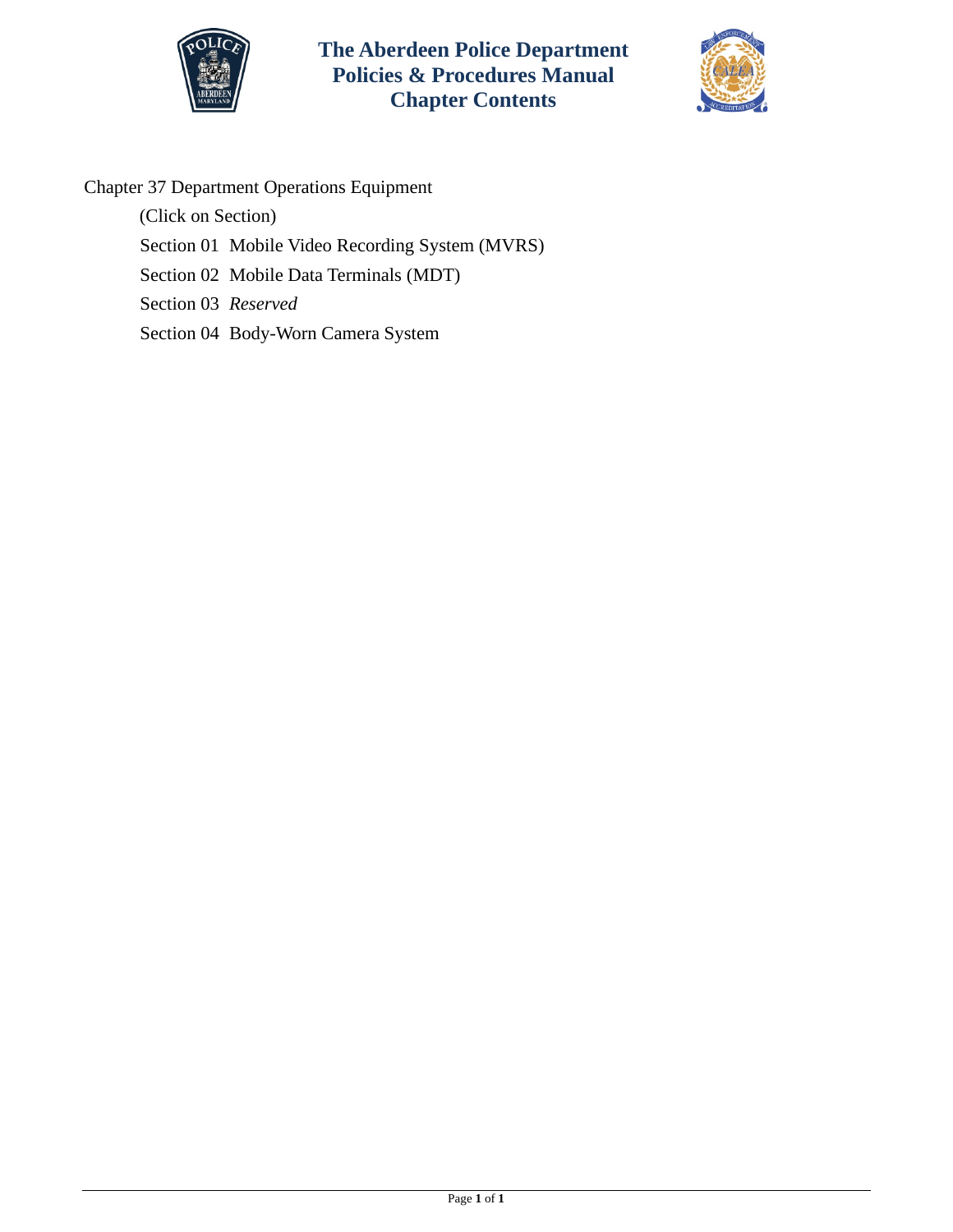



<span id="page-1-0"></span>

|  | Chapter 37 Department Operations Equipment      | GO 19-005, 03/18/2019 |
|--|-------------------------------------------------|-----------------------|
|  | Section 01 Mobile Video Recording System (MVRS) | Supersedes GO 18-083  |

## **A. Policy** (41.3.8a)

- 1. It is the policy of the Aberdeen Police Department that officers will use the Mobile Video System equipment to record contacts that occur between officers and the public.
- 2. The Department has adopted the use of the Mobile Video System for purposes that include but are not limited to:
	- a. Enhancing officer safety;
	- b. Collecting evidence;
	- c. Providing a supplement to personal testimony in court by recording actions, conditions and statements which can be used to aid in the prosecution of those who violate traffic and criminal laws;
	- d. Allowing for the viewing of events as they occurred and providing corroboration of officers' action/testimony;
	- e. Providing material to be used in performance evaluations; and
	- f. Providing an aid for training.

#### **B. Definition**

- 1. Mobile Video Recording System (MVRS)
	- a. Digital/audio video equipment Audiovisual recording equipment for fixed installation in patrol vehicles.
		- 1) Does not apply to the use of hand-held camcorders or audio/video surveillance devices.
- 2. System Equipment
	- a. Front Video Camera Primary camera used for capturing MVRS video data.
	- b. Video Processing Unit A video system hardware component installed in each MVRS equipped vehicle.
- 3. Microphones
	- a. Body Microphone –The wireless remote microphone transmitter has a microphone built into the transmitter.
		- 1) An extension microphone, which connects by wire, is used to support audio clarity.
	- b. Vehicle Microphone The internal microphone allows audio recording inside the interior of the vehicle.

### **C. MVRS Equipment Installation, Care and Maintenance**

- 1. System Equipment List
	- a. Front windshield mounted camera
	- b. Video system processing unit
	- c. Body and Extension Microphones
	- d. Vehicle Microphone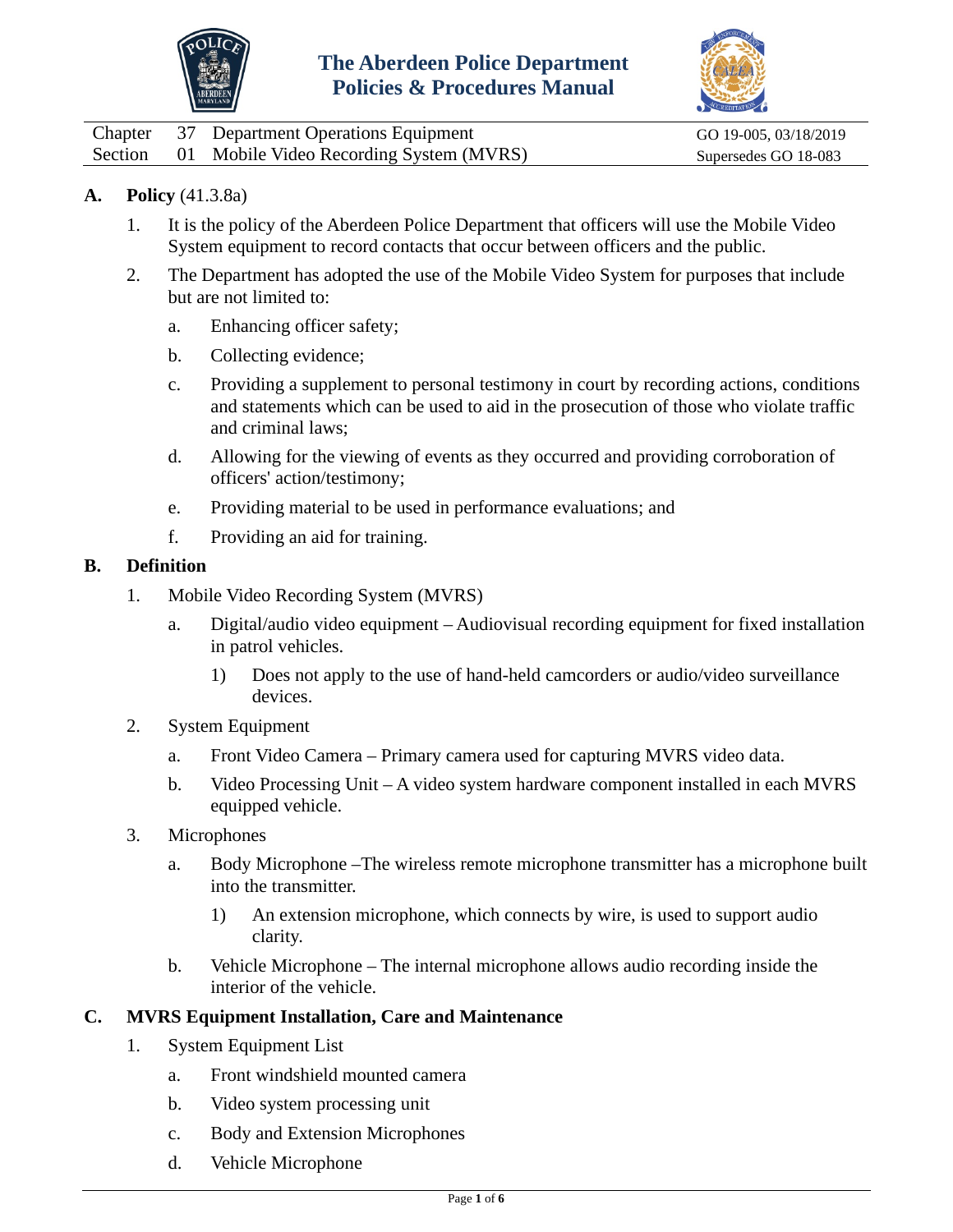



|  | Chapter 37 Department Operations Equipment      | GO 19-005, 03/18/2019 |
|--|-------------------------------------------------|-----------------------|
|  | Section 01 Mobile Video Recording System (MVRS) | Supersedes GO 18-083  |

- 2. Installation
	- a. The Administrative Lieutenant shall be responsible for the installation and maintenance of all MVRS equipment.
		- 1) Only authorized technicians shall install, repair, or modify equipment.
	- b. The MVRS and video file server/viewing program shall be configured to prevent unauthorized deletion or editing of video files.
	- c. Only Department-approved MVRS equipment shall be installed or used in Department vehicles.
- 3. Care and Maintenance (41.3.8e)
	- a. Officers assigned to the vehicle shall be responsible for the proper care of the equipment in conformance with the manufacturer's recommendations.
	- b. Officers shall report any MVRS issues to the IT Specialist.
		- 1) The officer shall complete Form 207 Information Technology Request and place the request in the IT Specialist's box.

### **D. Situations for Use** (41.3.8c)

- 1. Officers shall use the MVRS only for official purposes.
- 2. Officers may use the MVRS when officers feel that a recording may have a legitimate law enforcement purpose. These situations may include but will not be limited to:
	- a. Crime scenes;
	- b. Disorderly conduct;
	- c. Investigative detentions;
	- d. A motorist's driving that provides probable cause for a traffic stop or arrest;
	- e. Suspicious situations; and
	- f. Traffic crash scenes.

### **E. Activation** (41.3.8b)

- 1. Officers may record any incident if all parties consent.
- 2. Except in the case of traffic stops emanating from traffic violations, if one of the parties does not give consent, the officer must disengage the audio portion of the recording.
- 3. Subjects seated inside a Department vehicle shall be recorded.
- 4. Officers shall ensure that the MVRS is activated and audio/video recordings shall be made during all:
	- a. Vehicle Stops;
	- b. Vehicle Pursuits;
	- c. Operations necessitating a priority response (lights/siren); and
	- d. Prisoner Transports.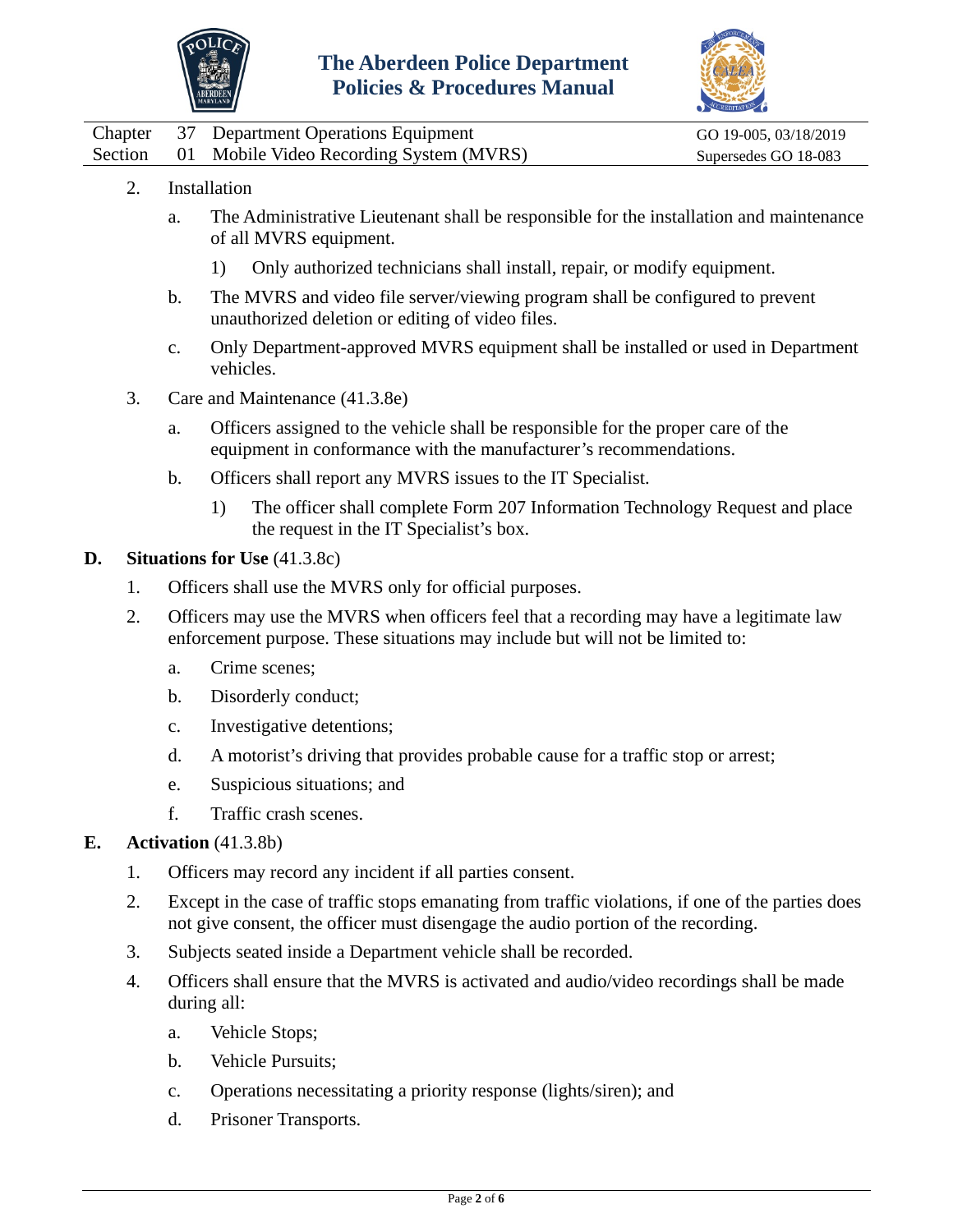



Chapter 37 Department Operations Equipment GO 19-005, 03/18/2019 Section 01 Mobile Video Recording System (MVRS) Supersedes GO 18-083

## **F. General Instructions**

- 1. Officers shall be trained on the MVRS and functions prior to use. (41.3.8f)
	- a. Only trained officers may use the MVS.
- 2. At the beginning of each shift, officers shall ensure that their MVRS equipment is operational. (41.3.8b)
- 3. Officers, both on and off duty, shall ensure that the MVRS power is turned on each time the vehicle is started. (41.3.8b)
- 4. Officers shall wear the body and extension microphones on their person while on duty and working in uniform on patrol assignment with a vehicle equipped with MVRS.
- 5. Officers shall turn on the body microphone to record the audio.
- 6. Officers shall ensure the microphone transmitter is fully charged and synched prior to each shift.

## **G. MVRS Operational Procedures for Traffic Stops** (41.3.8b)

- 1. Officers shall ensure that all traffic stops are audio/video recorded through their entirety.
- 2. The officer initiating the stop shall be the primary officer and shall not cease audio and video recording until the end of the stop.
- 3. The equipment is automatically activated when the vehicle emergency equipment is turned on.
- 4. Prior to exiting the vehicle, officers shall ensure:
	- a. The camera is recording the subject vehicle; and
	- b. The AM/FM/Satellite radio is turned off while the camera is recording.
- 5. At the beginning of every traffic stop, officers shall:
	- a. Ensure the microphone transmitter with extension microphone is turned on;
	- b. Identify themselves; and
	- c. Tell the vehicle occupants:
		- 1) They are being audio and video recorded; and
		- 2) The reason for the traffic stop.

### **H. Reporting Use of MVRS** (41.3.8b)

1. The officer shall state in the Incident Report that the incident was recorded, when the MVRS was used and a written report is required.

### **I. Prohibitions**

- 1. Department personnel are prohibited from tampering with MVRS equipment.
- 2. Officers shall not release digital media for any purpose other than official, unless approved in advance by the Chief of Police.
- 3. Officers and non-sworn personnel shall not alter, erase, modify, reuse or tamper with MVRS digital media.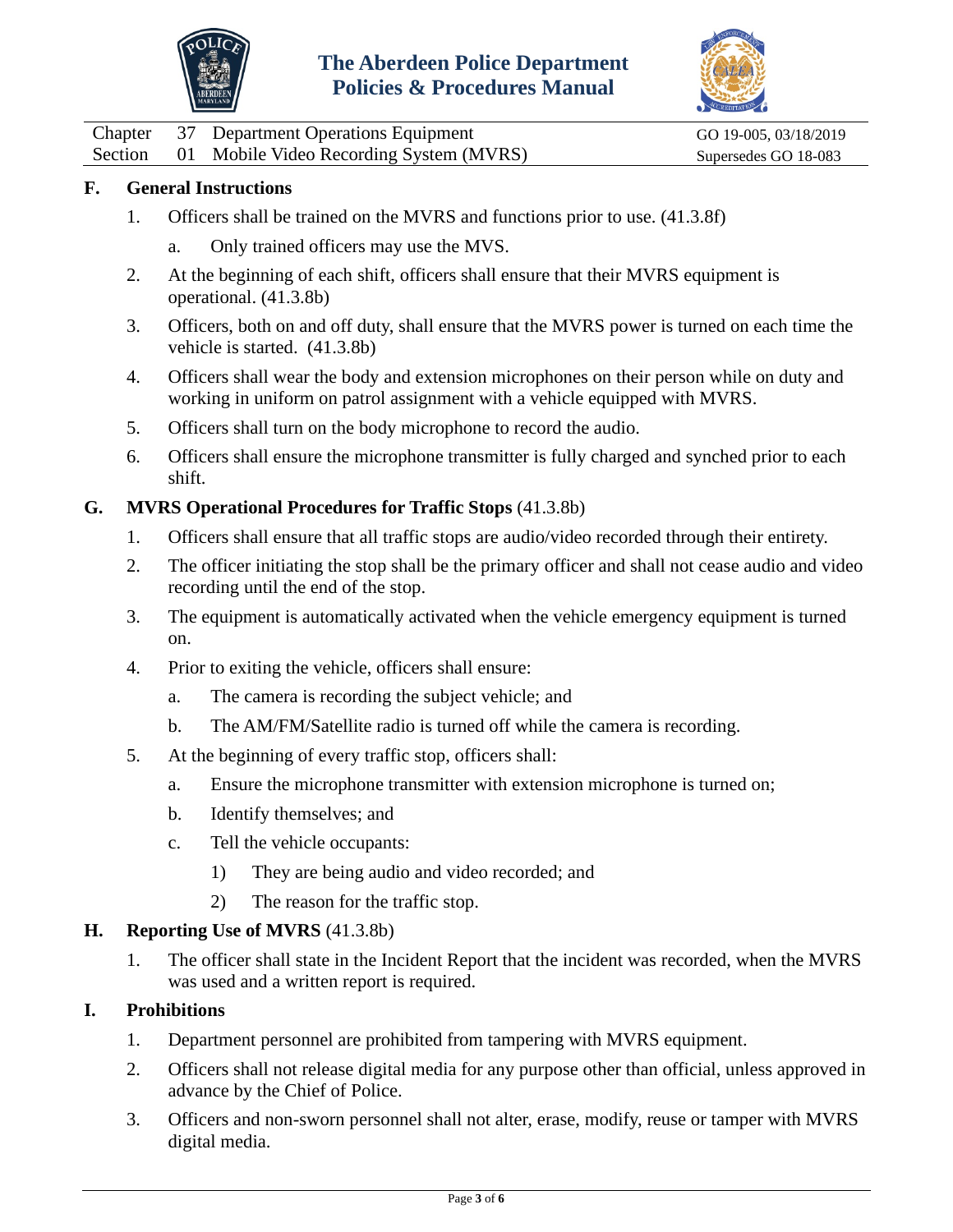



Chapter 37 Department Operations Equipment GO 19-005, 03/18/2019 Section 01 Mobile Video Recording System (MVRS) Supersedes GO 18-083

- 4. All Department personnel are prohibited from making copies or releasing recordings without orders from the Administrative Lieutenant.
- 5. Employees are prohibited from making copies of video recordings for personal use.

# **J. Video File Uploads and Archiving Recordings**

- 1. At the beginning of each shift officers shall ensure that the video and audio is operational.
	- a. Officers shall create a test recording that will confirm performance.
- 2. All videos must be classified using one of the label options available in the drop-down menu.
- 3. Officers shall enter the Incident Report number in the classification area Case File number.
- 4. Officers shall upload recordings completely at least once during every 4-day work week.
- 5. Officer shall:
	- a. Log on to Front-End Client; and
	- b. Upload.

### **K. Security and Access**

- 1. All video recordings from the MVRS shall be the property of the Aberdeen Police Department.
- 2. Access to recordings
	- a. Officers shall have access to view data from the in-car recording system and make copies as needed for evidence and report purposes.
	- b. Supervisors shall have access to view all officers' recordings.
	- c. The Administrative Lieutenant, the Patrol Commander, and the Information Technology Manager shall have access to all officers' recordings and all archived recordings.
- 3. The Administrative Lieutenant is authorized to release recordings after having received the appropriate approvals. (See Video Recordings for Evidence or Other Purposes in this policy.)

## **L. Inspections of Equipment**

- 1. Supervisors shall inspect the MVRS and test the equipment during monthly vehicle inspections.
- 2. Supervisors shall randomly inspect and test the equipment and document the inspection and test.

### **M. Review, Retention, and Storage of Recordings**

- 1. Administrative Lieutenant Responsibilities
	- a. The Administrative Lieutenant shall check, periodically, a sampling of MVRS to verify that recordings were downloaded and/or archived as required.
- 2. Supervisory Responsibilities
	- a. Supervisors shall ensure that officers are trained to use the assigned in-car camera equipment MVRS according to policy and procedure.
	- b. Supervisors shall inspect the MVRS during each monthly inspection.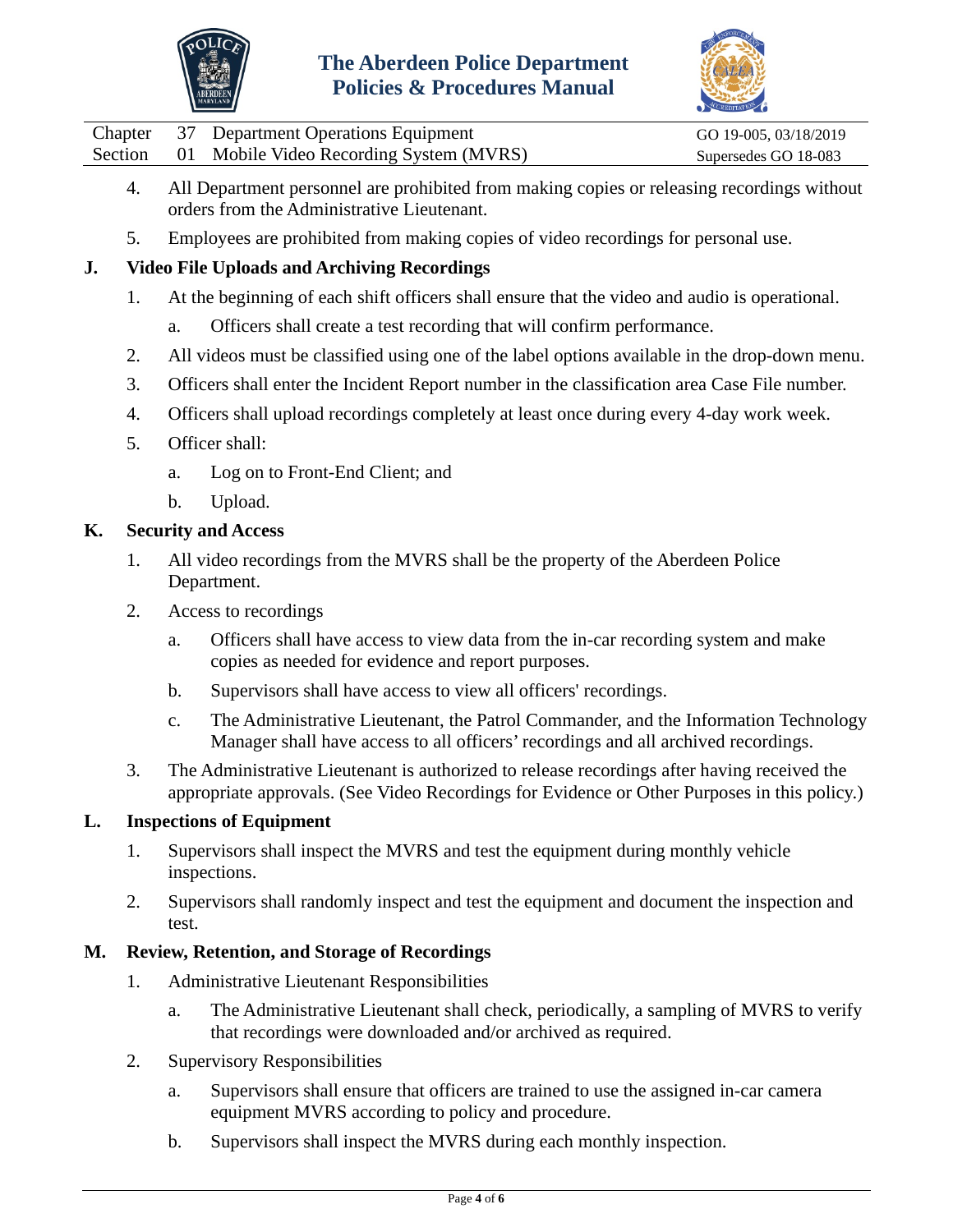



|  | Chapter 37 Department Operations Equipment      | GO 19-005, 03/18/2019 |
|--|-------------------------------------------------|-----------------------|
|  | Section 01 Mobile Video Recording System (MVRS) | Supersedes GO 18-083  |

- c. Supervisors shall review two (2) video files every month, of officers assigned to their shift (41.3.8g)
	- 1) Supervisors shall note the date and time of the video file reviewed on the Monthly Vehicle Inspection report APD Form 97.
- d. Supervisors shall offer constructive criticism to improve quality of enforcement techniques or officer safety.
- e. The Patrol Commander shall have access rights to review Backend client software of all MVRS users.
- 3. Officer Responsibilities
	- a. Officers may review a recording for which they were the recorder by logging onto the Front-End Client Software. (APD form# 195)
	- b. Officers must submit a Mobile Video Recording System request form # 195 to the Administrative Lieutenant for the downloading and preservation of video files.
	- c. Officers shall submit to the Administrative Lieutenant the form #195 immediately following an arrest or other incident to ensure the video file is preserved.

### **N. Copies of Recordings**

- 1. Copies of recordings needed for court, training, or other official purpose shall be produced by the Administrative Lieutenant or designee.
- 2. The Administrative Lieutenant shall contact the requestor when the copied video recording is ready to be released.
- 3. All copied recordings shall be picked up in person from the Evidence & Property Custodian.
- 4. Copies of video files will be returned to the Evidence & Property Unit at the completion of the court proceedings.

### **O. Video Recordings Used for Evidence or Other Purposes** (41.3.8c)

- 1. Used as Evidence
	- a. The Administrative Lieutenant or Information Technology designee shall:
		- 1) Download the MVRS recording;
		- 2) Save it to a DVD or other approved data storage media;
		- 3) Label the media, appropriately, for evidence;
		- 4) List and describe the DVD first, if possible, on Form 6 Property Form with all the other evidence collected and packaged; and
		- 5) Submit the evidence, including the DVD and the form according to procedures in *Chapter 30.02*.
- 2. Used by attorneys or the public
	- a. Public Requests
		- 1) All public requests for video recordings shall be submitted on the Request for Public Information Form to the Administrative Lieutenant at least (14) days in advance of the need.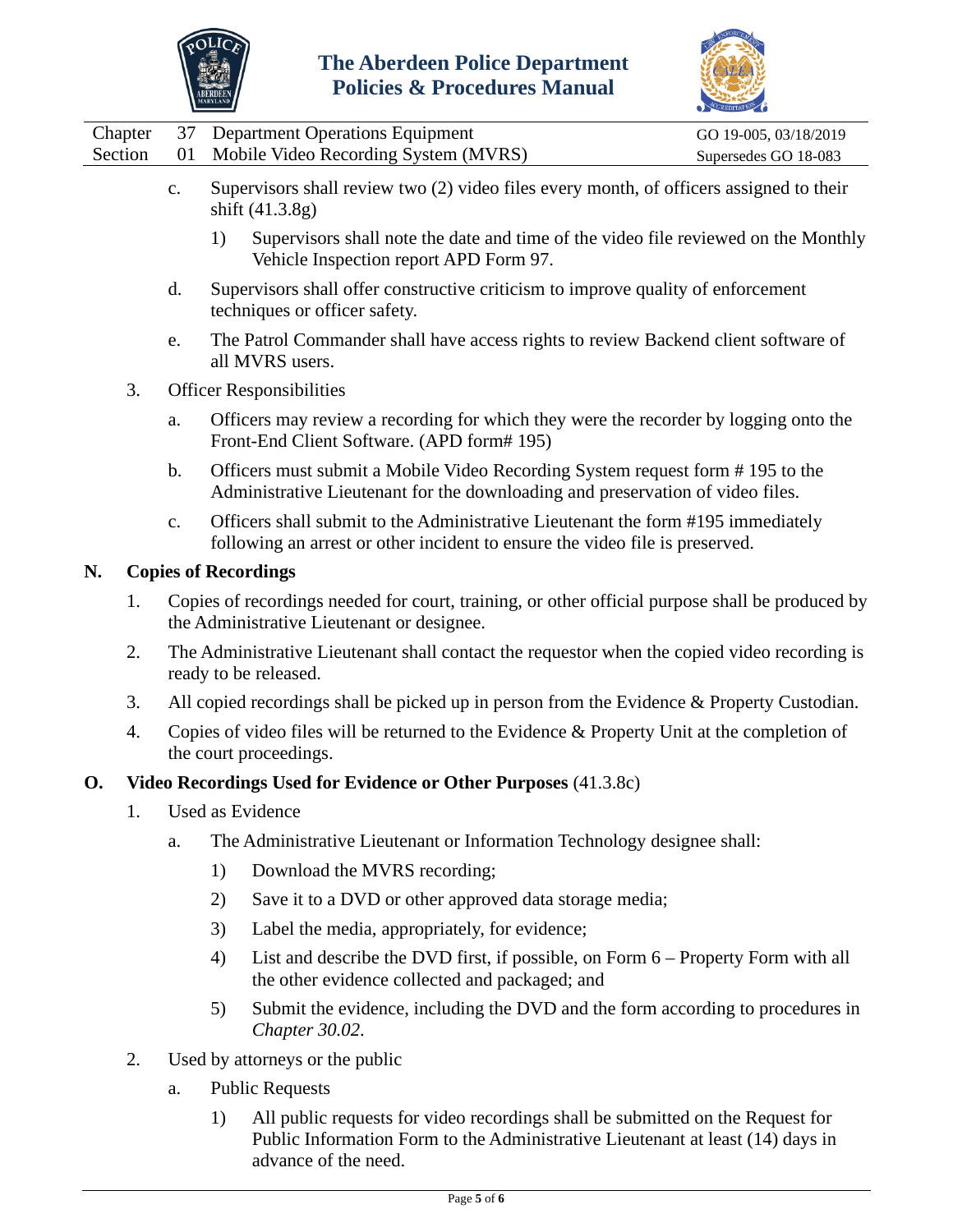



| Chapter |    | 37 Department Operations Equipment                                                                                                                                                      | GO 19-005, 03/18/2019 |
|---------|----|-----------------------------------------------------------------------------------------------------------------------------------------------------------------------------------------|-----------------------|
| Section | 01 | Mobile Video Recording System (MVRS)                                                                                                                                                    | Supersedes GO 18-083  |
|         |    | Administrative Lieutenant shall submit the request to the City Attorney for<br>2)<br>approval.<br>$\mu$ I lpon attorney approval the Administrative Lieutenant shall have the requestor |                       |

- 3) Upon attorney approval, the Administrative Lieutenant shall have the requestor submit the \$75.00 duplication fee.
- 4) Upon receipt of the fee, the Administrative Lieutenant will have a copy of the video recording made.
- 3. Used by State's Attorney or Attorney General
	- a. Requests shall be submitted on Form #195 MVRS Recording Request Form.
- 4. Used for training or other approved purpose
	- a. The requesting officer shall:
		- 1) Describe in detail the plans and objectives for using the video, on a Form 37; and
		- 2) Submit the Form through the chain of command to the Division Commander, through the Training Coordinator to the Deputy Chief.
	- b. If approved, the Deputy Chief shall forward the approved Form 37 to the Administrative Lieutenant who shall have the video recording available.
- **P. Retention** (41.3.8d)
	- 1. The Property Officer shall archive recorded digital media on a designated server according to the following retention schedule:
		- a. Non-evidentiary value Eighteen (18) months; and
		- b. Evidentiary value Follow established case retention guidelines.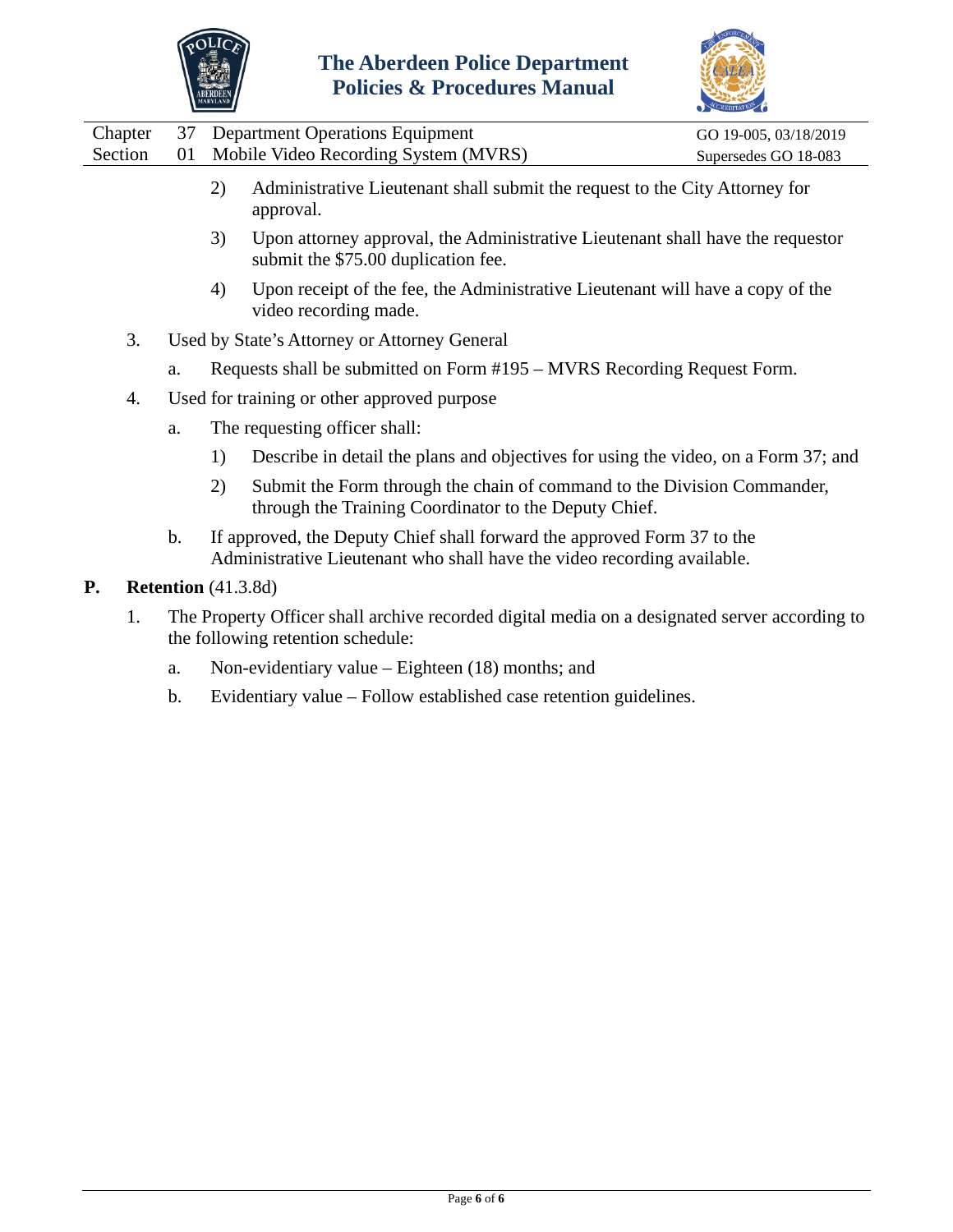



<span id="page-7-0"></span>

|  | Chapter 37 Department Operations Equipment | GO 14-026, 03/10/2014 |
|--|--------------------------------------------|-----------------------|
|  | Section 02 Mobile Data Terminals (MDTs)    | New Policy            |

## **A. Policy**

- 1. It is the policy of the Aberdeen Police Department to protect sensitive and personal information retrieved from METERS/NCIC and other law enforcement-related sensitive information.
- 2. This policy describes authorized use of MDTs by officers to improve police service in Aberdeen.

### **B. Procedures**

- 1. Officers shall log into the system with his/her user name and password.
- 2. Officers shall use the MDT for official duties and official business.
- 3. Officers shall keep confidential, from unauthorized personnel, the law enforcement information displayed on the MDT screen.

### **C. Prohibitions**

- 1. Officers shall not introduce software programs or other files. (41.3.7a)
- 2. Officers shall not manipulate nor alter current software running on Department-owned mobile, desktop or handheld computers. (41.3.7b)
- 3. Officers will not operate the MDT while they are driving.
	- a. Any activity which requires more than a quick glance of the monitor will be accomplished only when the vehicle is not in motion.
- 4. Officers shall not log into the system with another person's user name and password.
- 5. Communications shall not contain any offensive or indecent, profane, vulgar language, or any language of a sexual nature.

#### **D. Security**

- 1. Officers are responsible to insure the security of the MDT assigned to them
- 2. The MDT may be secured in the trunk of the Department vehicle or in the officer's residence when the officer is off duty.

#### **E. Inspections**

- 1. Supervisors shall inspect each MDT and docking station mount, including bolts, wires, and connections, during vehicle inspections, for signs of damage or disrepair.
- 2. Officers shall report any problems with the MDT unit to his/her supervisor.

### **F. Training**

- 1. All persons who are authorized to use METERS/NCIC shall receive required training to maintain authorizations.
- 2. Computer and related MDT training will be coordinated through the Training Coordinator.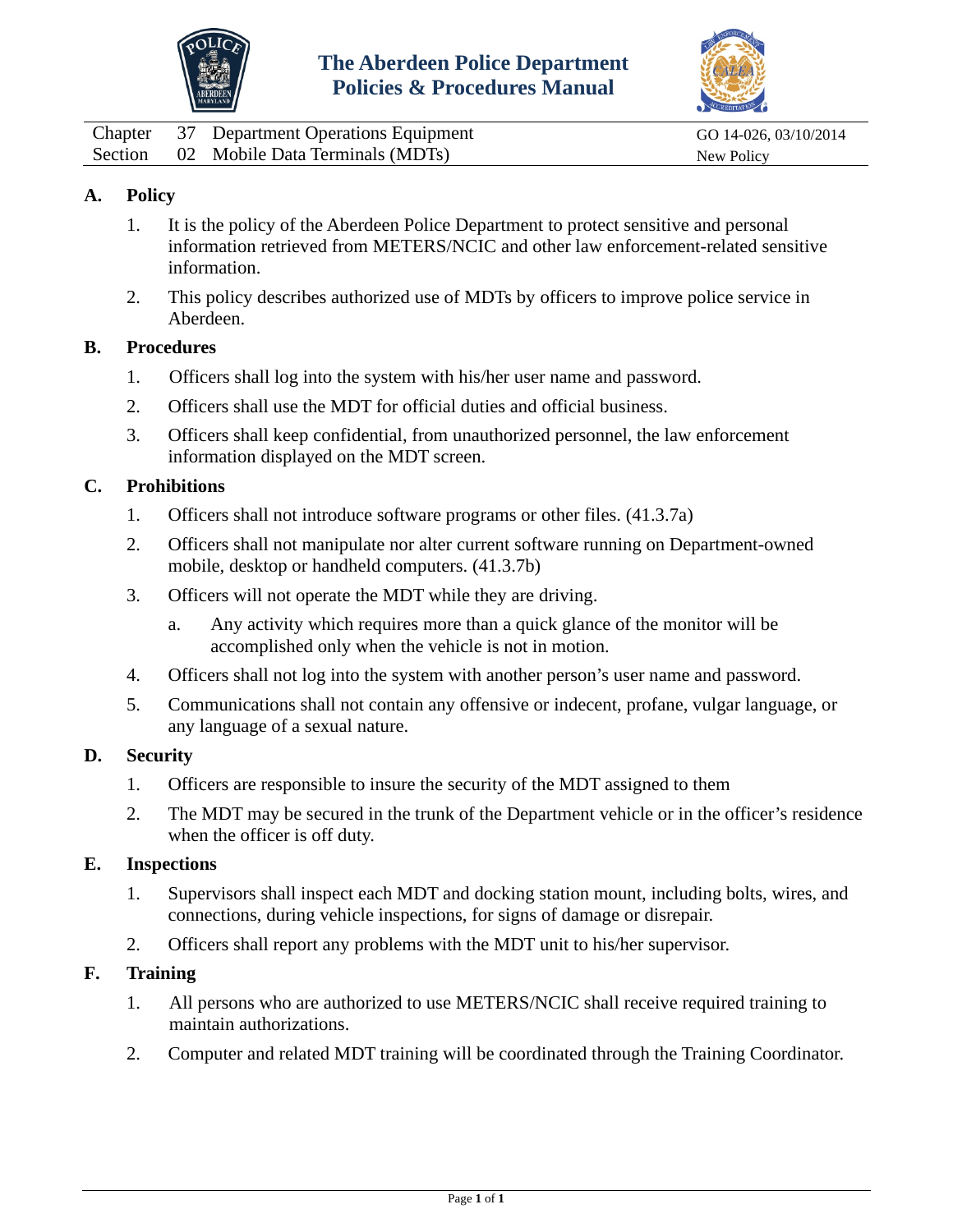



<span id="page-8-0"></span>

|  | Chapter 37 Department Operations Equipment       | GO 20-015, 04/03/2020 |
|--|--------------------------------------------------|-----------------------|
|  | Section 04 Body-Worn Camera System (Body Camera) | Supersedes GO 20-025  |

## **A. Policy** (41.3.8a)

- 1. The Aberdeen Police Department will use a Department-issued Body-Worn Camera System (Body Camera):
	- a. To document evidence and accurately record, through video and audio, interactions that occur between officers and members of the public; and
	- b. To enhance the efficiency and integrity of the Department's law enforcement mission, increase officer safety, and safeguard the rights of the citizens and employees in the use of the Body Camera.

#### **B. Definitions**

- 1. Body-Worn Camera System (BWCS or Body Camera) a camera system that can record video and intercept oral communications.
- 2. Oral communication any conversation or words spoken to or by any person in private conversation.

### **C. Authorized Users of the Body Camera**

1. Uniformed officers or officers prominently displaying the officer's badge or other insignia who are trained in the proper use of the Department-issued Body Camera shall be authorized to use the system.

#### **D. Basic Requirements for Use**

- 1. During the officer's regular duty, officers may intercept an oral communication with a bodyworn digital recording device when:
	- a. The officer is in uniform or prominently displaying the officer's badge or other insignia;
	- b. The officer is making reasonable efforts to conform to these standards for the use of body worn digital recording devices;
	- c. The officer is a party to the oral communication;
	- d. The officer notifies, as soon as practicable, the individual that the individual is being recorded, unless it is unsafe, impractical, or impossible to do so; and
	- e. The oral interception is being made as part of a videotape or digital recording.

### **E. Situations for Use, Activation, and Deactivation** (41.3.8b)

- 1. Officers shall use Body Camera recordings and recording devices for official business only.
- 2. Officers shall activate the Body Camera during all law enforcement-related encounters and activities such as, but not limited to, the following:
	- a. At the initiation of a call for service or other activity that is enforcement or investigative;
	- b. All enforcement and investigation related citizen contacts;
	- c. Documentation of evidence that can be used in the prosecution of criminal and traffic offenses;
	- d. Arrests and transports;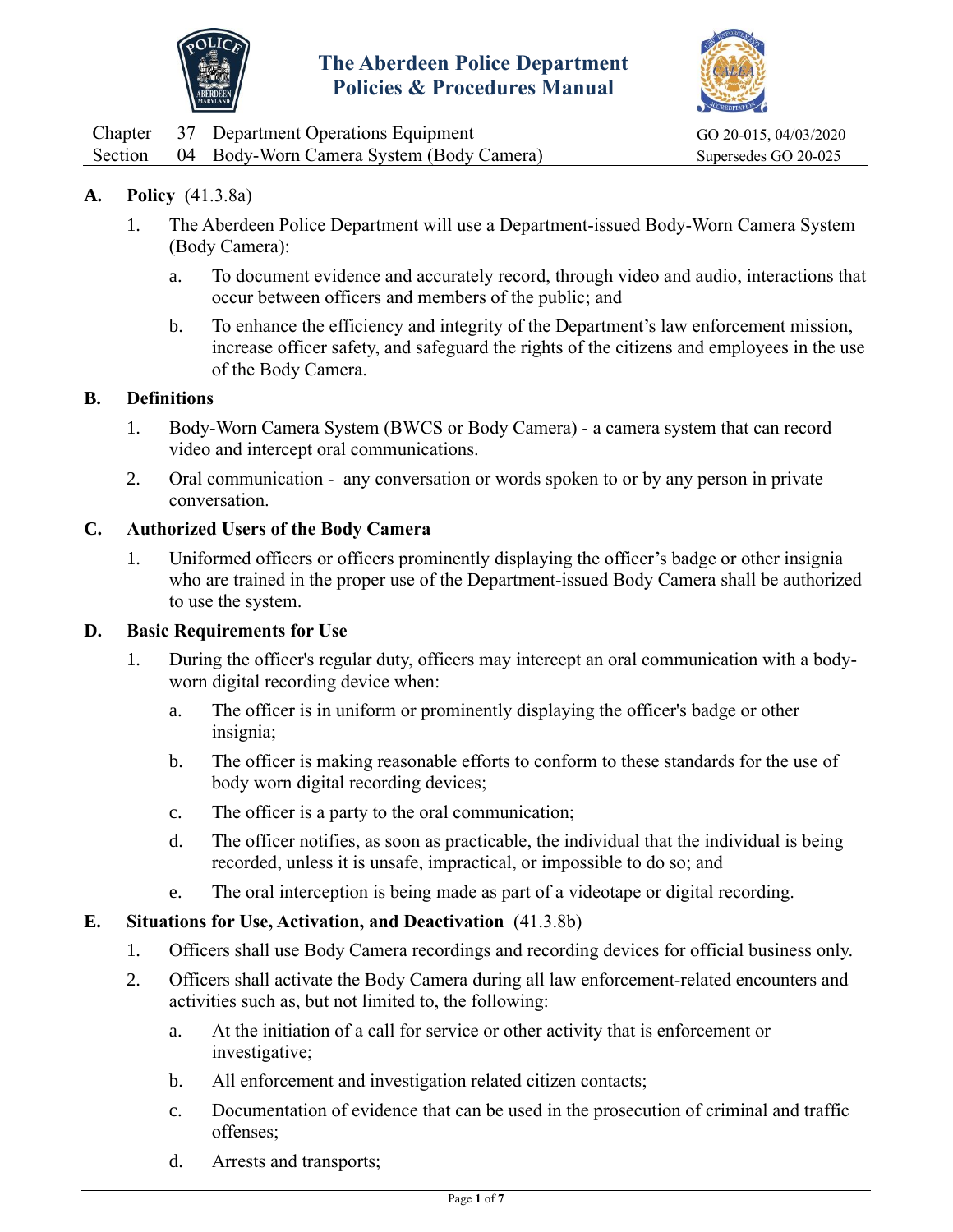



| Chapter |    | 37 Department Operations Equipment       | GO 20-015, 04/03/2020 |
|---------|----|------------------------------------------|-----------------------|
| Section |    | 04 Body-Worn Camera System (Body Camera) | Supersedes GO 20-025  |
|         | e. | Traffic stops;                           |                       |
|         |    | Priority responses;                      |                       |
|         | g. | Vehicle and foot pursuits;               |                       |
|         | h. | Suspicious situations;                   |                       |

- i. All searches (persons, vehicles, structures, effects), except strip searches;
- j. Interviews and interrogations;
- k. Mental health interventions; and
- l. Any contact that becomes adversarial after the initial contact, in a situation that would not otherwise require recording.
- 3. Officers shall continue to record until:
	- a. The officer has left the scene and anticipates no further involvement in the event; or
	- b. A supervisor has authorized that a recording may cease; or
	- c. The officer is no longer engaged in a related investigative or enforcement activity; or
	- d. The officer is entering an allied agency's facility whose policy requires deactivation of the camera; or
	- e. The event has concluded.
		- 1) An event will be concluded when:
			- a) All arrests have been made and arrestees have been transported and released from custody;
			- b) All witnesses and victims on the scene have been interviewed;
			- c) The continued recording will not serve to obtain additional evidence; and
			- d) No further law enforcement action is likely to occur.
- 4. Officers shall not deactivate (mute) the audio during any recording.
	- a. Exception: Persons Who Refuse to be Recorded
		- 1) When community members, witnesses, crime victims or other parties wish to share information related to criminal activity, but refuse to do so while being recorded, officers will have the discretion to turn off the Body Camera during the interview.
		- 2) Persons may be hesitant to provide information while being recorded due to a fear of retaliation, privacy concerns or a feeling that the information is sensitive.
		- 3) The officer must record a brief verbal explanation for the deactivation prior to turning off the recording.
- 5. Officers may stop a recording for the completion of arrest related paperwork in a secure facility, if they are not in contact with the prisoner.
	- a. The officer shall resume recording when the officer re-initiates contact with the prisoner.
- 6. Off-Duty Use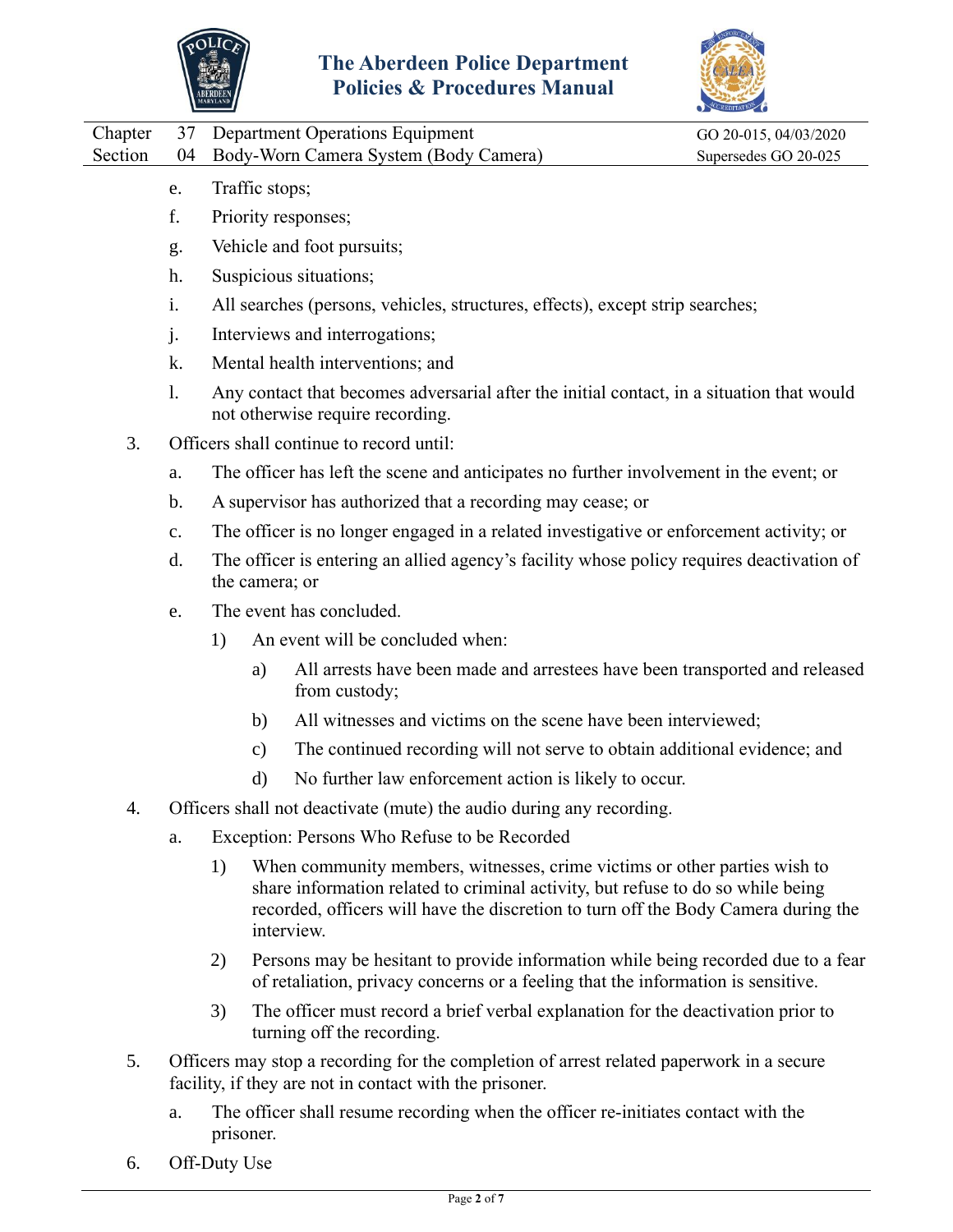



|         |               | ABERDEEN<br>MARYLAND<br>$\alpha$ i roccuures in am                                                                                                  |                       |
|---------|---------------|-----------------------------------------------------------------------------------------------------------------------------------------------------|-----------------------|
| Chapter | 37            | <b>Department Operations Equipment</b>                                                                                                              | GO 20-015, 04/03/2020 |
| Section | 04            | Body-Worn Camera System (Body Camera)                                                                                                               | Supersedes GO 20-025  |
|         | a.            | Officers working off-duty uniformed extra-duty employment or Departmental overtime<br>shall be equipped with a Body Camera.                         |                       |
|         | $\mathbf b$ . | Officers may wear but will not be required to use the Body Camera while the officer is<br>off-duty.                                                 |                       |
|         | c.            | Officers who use the Body Camera while off-duty shall use the Body Camera for law<br>enforcement-related encounters or activities only.             |                       |
| 7.      |               | If officers are unable to activate their Body Camera due to circumstances making it unsafe,<br>impossible, or impractical to do so, officers shall: |                       |
|         | a.            | Begin recording with the Body Camera at the first reasonable opportunity to do so; and                                                              |                       |
|         | $\mathbf b$ . | Document the reason for the delayed start in the incident report.                                                                                   |                       |
| 8.      |               | Use in Medical Facilities                                                                                                                           |                       |
|         | a.            | When an officer has responded to a hospital or medical facility for a general call for<br>service:                                                  |                       |
|         |               | The officer shall leave the Body Camera on during the incident.<br>1)                                                                               |                       |
|         | $\mathbf b$ . | If the hospital staff requests that the officer turn the camera off during the incident:                                                            |                       |
|         |               | The officer may turn the camera off, but not until the officer determines the<br>1)<br>incident to be safe.                                         |                       |
|         | c.            | If the prisoner requests that the officer turn the camera off during a medical<br>conversation with their attending doctor or nurse:                |                       |
|         |               | The officer shall turn the Body Camera off.<br>1)                                                                                                   |                       |
| F.      |               | Notification that Individual is being Recorded by the Body Camera                                                                                   |                       |
| 1.      |               | Officers shall notify individuals that they are being recorded as soon as practicable, unless it<br>is unsafe, impractical, or impossible to do so. |                       |
|         | a.            | If another individual becomes party to the communication after the initial notice has<br>been provided, no additional notification is required.     |                       |
| 2.      |               | Examples of potential notification language include:                                                                                                |                       |
|         | a.            | "You are being audibly and visually recorded"; or                                                                                                   |                       |
|         | $\mathbf b$ . | "Our interaction is being recorded by my Body Camera".                                                                                              |                       |
| G.      |               | Prohibited Use (41.3.8b)                                                                                                                            |                       |
| 1.      |               | Officers shall not willfully intercept, endeavor to intercept, disclose, endeavor to disclose,<br>use, or endeavor to use any oral communications.  |                       |
| 2.      |               | Officers shall not use a Body Camera:                                                                                                               |                       |
|         | a.            | To create recordings in locker rooms, dressing rooms, and restrooms unless recording<br>for a legitimate law enforcement purpose.                   |                       |
|         |               |                                                                                                                                                     |                       |

- b. To create recordings of strip searches.
- c. To covertly record conversations of citizens and employees.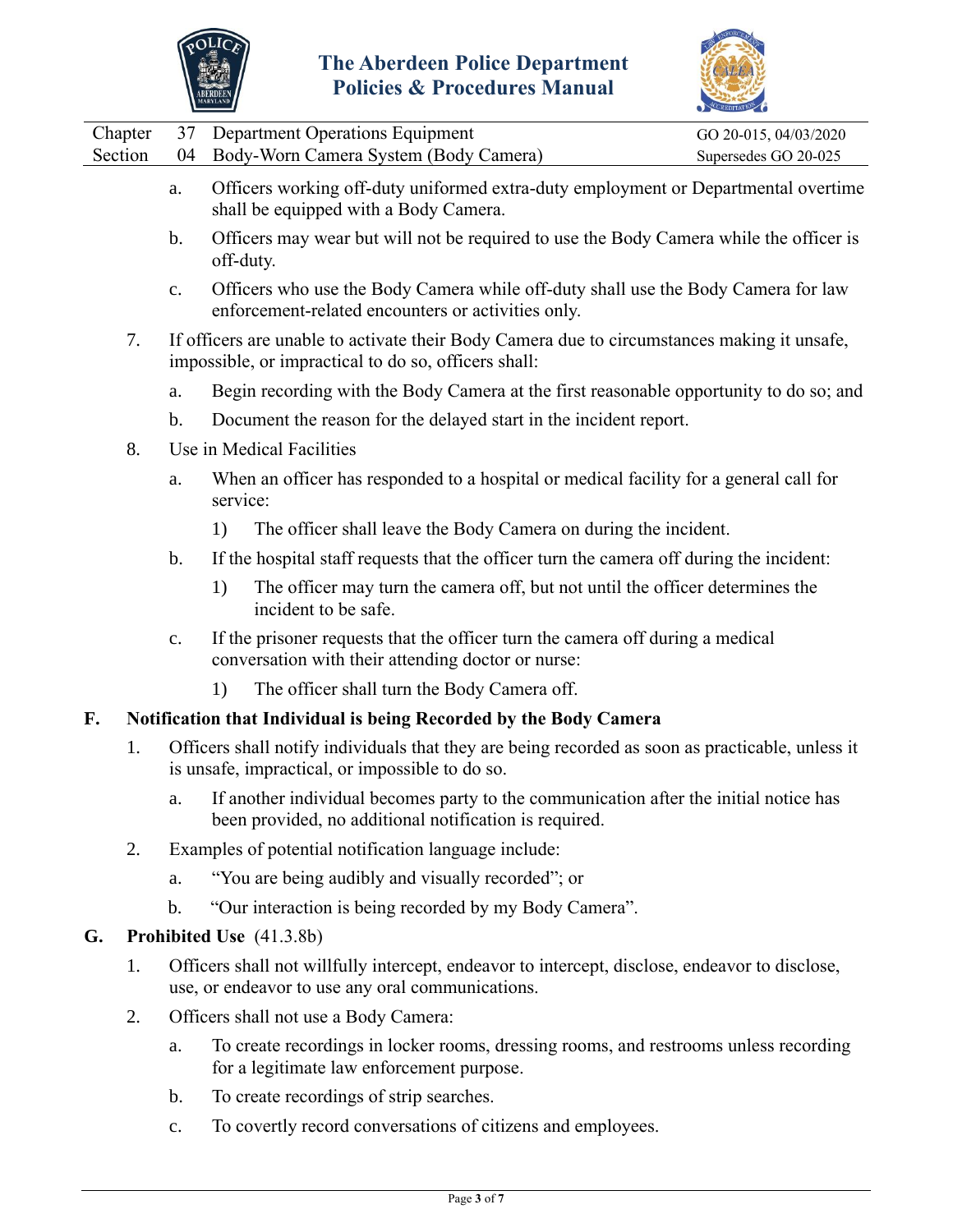



|  | Chapter 37 Department Operations Equipment       | GO 20-015, 04/03/2020 |
|--|--------------------------------------------------|-----------------------|
|  | Section 04 Body-Worn Camera System (Body Camera) | Supersedes GO 20-025  |

- 3. Officers shall not intentionally activate a Body Camera to record conversations of fellow officers without their knowledge and consent during administrative and non-enforcement related activities.
- 4. Officers shall not intentionally record undercover officers or confidential informants without their consent.
- 5. Officers shall not record non-work-related personal activity.
- 6. Employees shall not access, obtain, attempt to obtain, or copy/convert for their personal use any recording produced by a Body Camera.
- 7. Employees shall not upload Body Camera recordings to public and/or social media websites.
- 8. Employees shall not attempt to copy, delete, alter, release, reuse, modify or tamper with Body Camera recordings in any manner.
- 9. Employees are prohibited from making a copy of a Body Camera audio/video recording by using another recording device, such as a cell phone or digital camera.
- 10. Body Camera recordings shall not be routinely reviewed by anyone for the express purpose of discovering acts of misconduct or instances of poor performance without cause.
- 11. Video and audio data from a Body Camera recording shall not:
	- a. Be used to create a database or pool of mug shots;
	- b. Be used as fillers in photo arrays; or
	- c. Be randomly searched using facial or voice recognition software.

### **H. Reporting and Documenting**

1. The reporting officers shall state in all FBR reports and in any charging documents of events that generate police reports:

### a. **Incident captured on** *Axon* **body-worn camera**.

- 2. The officer shall upload all Body Camera recordings at the end of his or her assigned shift, unless an exception is authorized by a supervisor.
- 3. The officer shall be responsible for properly categorizing the recording prior to the upload.
- 4. A supervisor may immediately take custody of the Body Camera and shall be responsible for docking the camera for upload in a critical incident (such as an officer involved shooting, incustody death or other officer involved incident that results in serious injury or death).
- 5. Officers shall document their access to all recordings in a log. The log will include the:
	- a. Name of the officer accessing the recording;
	- b. Reason for access;
	- c. Date recording was accessed; and
	- d. Any copying, downloading, redacting, or sharing the officer performed.

# **I. Internal Access, Review, and Use of Recordings** (41.3.8c)

1. Officers shall have timely and ongoing access to recordings and the logs of their recordings.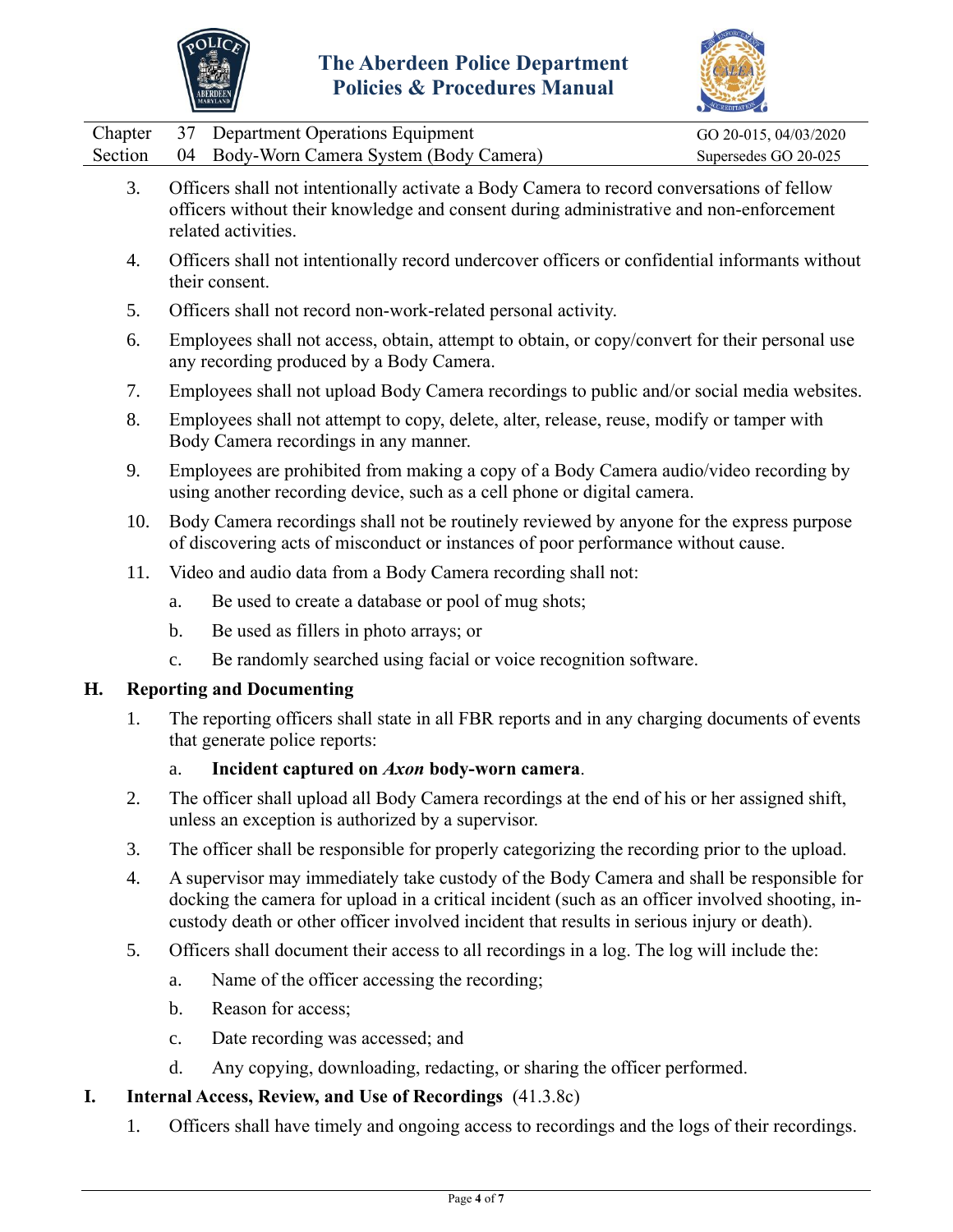



|  | Chapter 37 Department Operations Equipment       | GO 20-015, 04/03/2020 |
|--|--------------------------------------------------|-----------------------|
|  | Section 04 Body-Worn Camera System (Body Camera) | Supersedes GO 20-025  |

- 2. An officer may review a Body Camera recording for any work-related reason, including but not limited to:
	- a. Ensuring the Body Camera system is working properly;
	- b. Assisting with the writing of a report or other official document;
	- c. Reviewing and critiquing the officer's own performance;
	- d. Preparing for court; and
	- e. Responding to a civil suit, criminal investigation (if the officer is the subject of the investigation), citizen complaint, or administrative complaint.
		- 1) The officer shall have the ability to review the officer's Body Camera recording of the subject incident prior to making a statement.
- 3. An officer may utilize the Axon View mobile device application for the following purposes:
	- a. Review recorded videos; and
	- b. Add notes pertaining to the video.
		- 1) Officers shall not add metadata, other than notes, in the Axon View mobile device application.
		- 2) Officers shall not alter the case ID or category designation of any video (modifications will be made by the BWCS administrator or their designee).
- 4. Recordings may be reviewed, with approval of the Chief of Police:
	- a. By a supervisor;
	- b. By the BWCS administrator or designee for compliance reviews of Body Camera usage; or
	- c. By a person authorized by the Department participating in an official investigation such as a formal personnel complaint, administrative inquiry, or a criminal or civil investigation.
- 5. A supervisor shall review the Body Camera recording of an incident when: (41.3.8c)
	- a. An officer is involved in a reportable use of force incident;
	- b. An officer is injured during the performance of the officer's duty;
	- c. An officer is involved in a vehicle pursuit;
	- d. An officer is involved in a departmental vehicle crash; and
	- e. When the supervisor is investigating a complaint.
		- 1) An officer's supervisor may use the recordings to address performance when cause exists.

### **J. Monthly Compliance Reviews**

- 1. The BWCS Administrator or designee shall conduct monthly compliance reviews of recordings: (41.3.8g)
	- a. To ensure compliance with this policy including:
		- 1) Activating and deactivating the Body Camera; and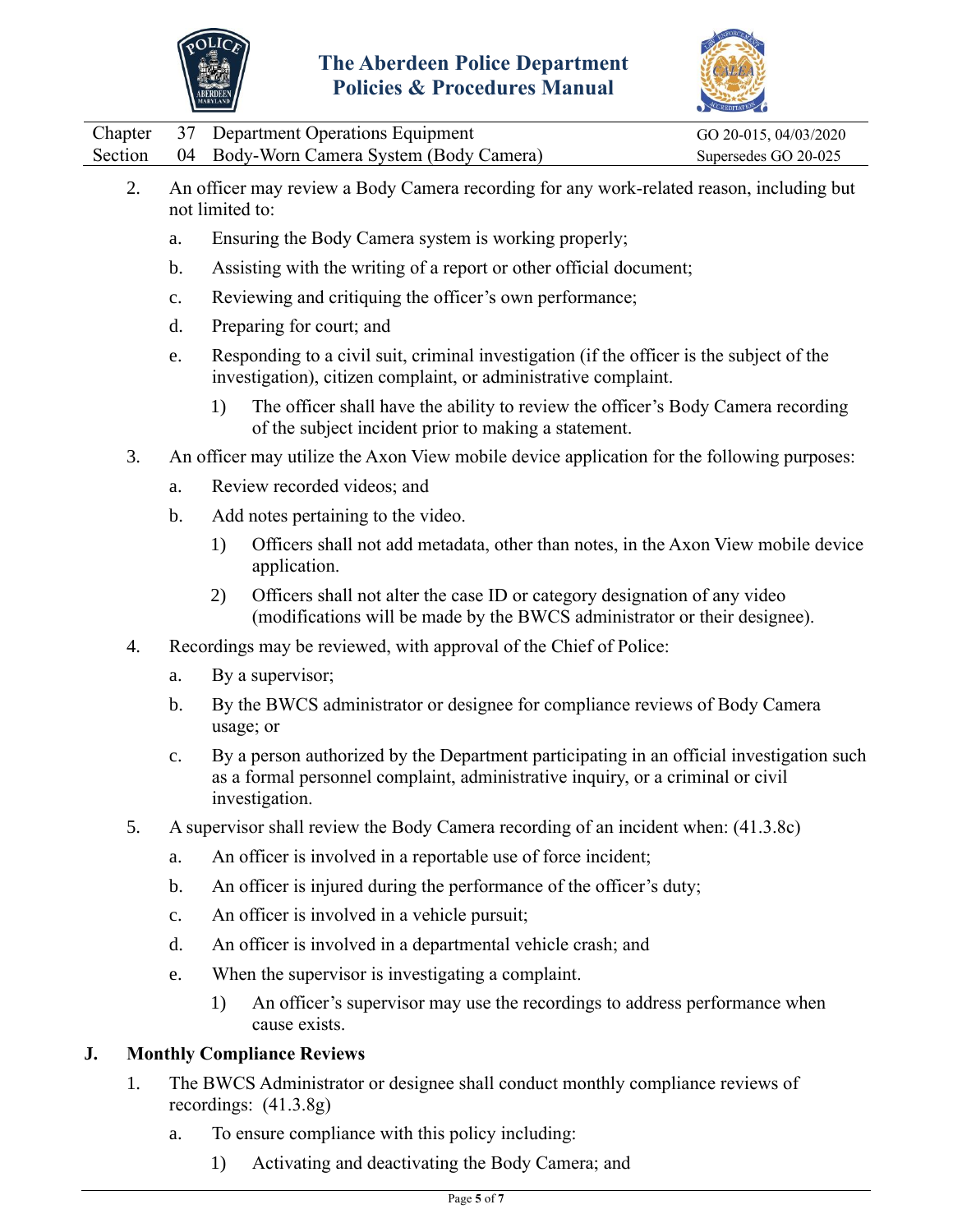



|  | Chapter 37 Department Operations Equipment       | GO 20-015, 04/03/2020 |
|--|--------------------------------------------------|-----------------------|
|  | Section 04 Body-Worn Camera System (Body Camera) | Supersedes GO 20-025  |

- 2) Giving the required notification of recording.
- 2. Recordings from one authorized user from each shift will be selected on a rotating basis to ensure that recordings of every officer are reviewed for compliance. (41.3.8g)

### **K. Storage and Retention of Recordings** (41.3.8d)

- 1. The BWCS administrator shall archive recorded digital media on a designated server and shall retain recordings using the following retention schedule:
- 2. All videos are required to have a category assigned to them for retention purposes.

| <b>Description</b>       | <b>Retention</b>              |
|--------------------------|-------------------------------|
| Uncategorized            | <b>Until Manually Deleted</b> |
| 1. Non-Evidentiary       | 550 days                      |
| 2. Evidentiary/Report    | 5 years                       |
| 3.Arrest                 | 7 years                       |
| 4.DUI/DWI                | 7 years                       |
| 5.Use of Force           | 7 years                       |
| <b>HCMST Operations</b>  | 5 years                       |
| Homicide                 | 90 years                      |
| Pending Review           | Until manually deleted        |
| Photos                   | Until manually deleted        |
| Restricted               | Until manually deleted        |
| <b>Taser Weapon Logs</b> | 3 years                       |
| <b>Training</b>          | 3 years                       |
| <b>Uploaded Media</b>    | 10 Days                       |

a. The following retention schedule shall be stored in Axon evidence:

### **L. Deleting a Recording**

- 1. If an officer activates a Body Camera inadvertently generating a recording of a prohibited use or that which is not a law enforcement-related encounter or activity, the officer shall notify his or her supervisor as soon as the recording is discovered.
	- a. The supervisor shall submit a form 37 to the BWCS administrator detailing the nature of the incident and make a formal request to have the video deleted.
	- b. The BWCS administrator or the Deputy Chief of Police will delete the video after following established policy.
- 2. Rights for deletion of recorded Body Camera videos shall only be designated to the deputy chief of police and the BWCS administrator.
	- a. Prior to placing the videos in the deletion queue, a form 37 must be submitted through the chain of command. Final deletion authority is granted by the Chief of Police.

### **M. Records Requests and Release of Recordings**

1. The Records Section will release to the public or through subpoenas and summonses Body Camera recordings according to the Public Information Act described in this *Policies & Procedures Manual*.